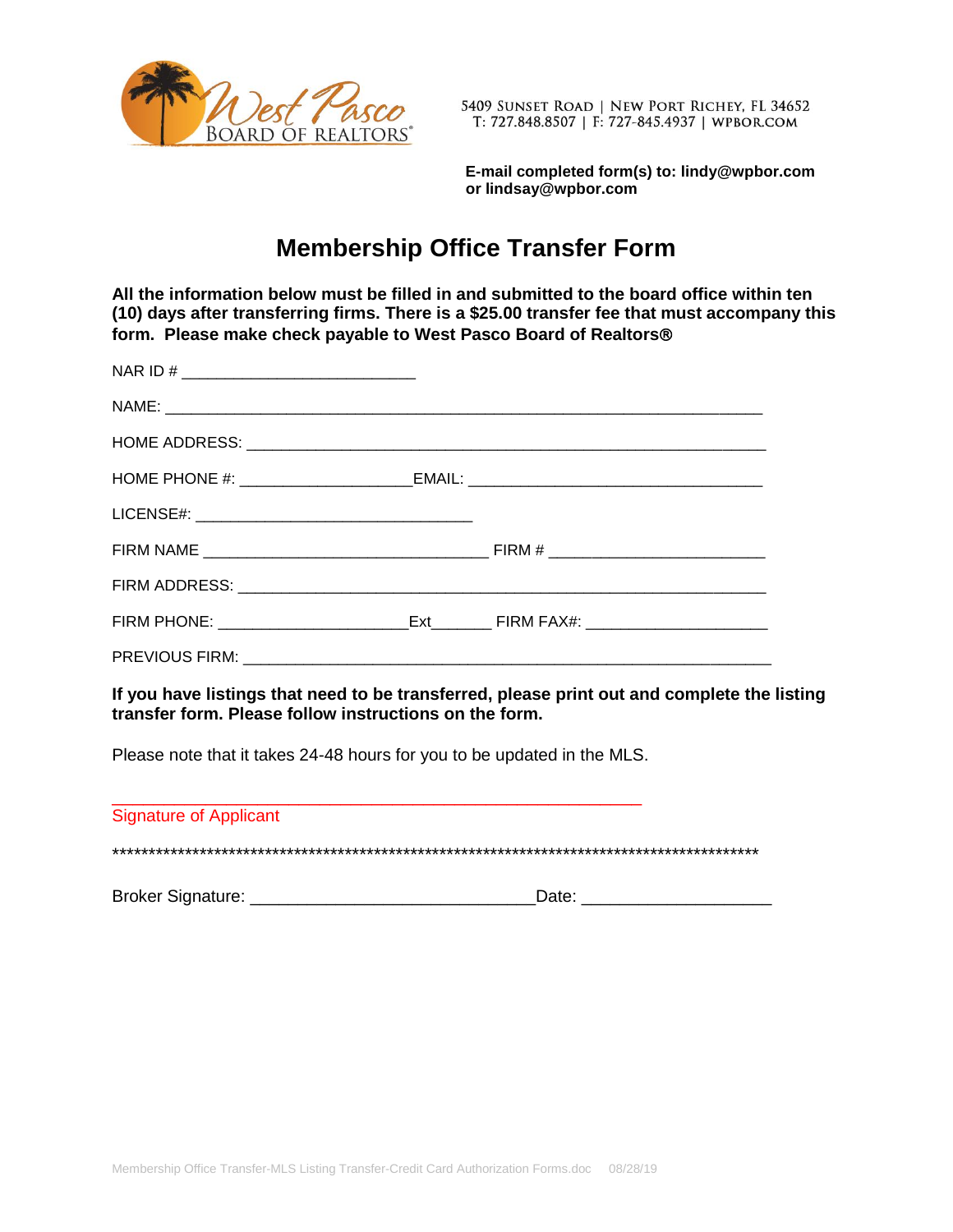

5409 SUNSET ROAD | NEW PORT RICHEY, FL 34652 T: 727.848.8507 | F: 727-845.4937 | WPBOR.COM

## **MLS Listing Transfer Form**

**To properly transfer a listing from one office to another, this form must be signed by the originating broker, the receiving broker and the seller(s). Please e-mail your completed form to [lindy@wpbor.com](mailto:lindy@wpbor.com)** *OR* **[lindsay@wpbor.com](mailto:lindsay@wpbor.com) at the West Pasco Board of Realtors.**

| <b>Originating Broker Section:</b> |  |
|------------------------------------|--|
|                                    |  |
|                                    |  |
|                                    |  |
|                                    |  |
| <b>Receiving Broker Section:</b>   |  |
|                                    |  |
|                                    |  |
|                                    |  |
|                                    |  |

## *Please note that only Active and Contract Pending Listings will be transferred. Sold Listings must remain with the originating office for statistical purposes.*

|                                                  | Date:                                                                                                                                                                                                                          |  |
|--------------------------------------------------|--------------------------------------------------------------------------------------------------------------------------------------------------------------------------------------------------------------------------------|--|
|                                                  | Date: the contract of the contract of the contract of the contract of the contract of the contract of the contract of the contract of the contract of the contract of the contract of the contract of the contract of the cont |  |
| Listing Agent's Signature: _______________       | Date:                                                                                                                                                                                                                          |  |
| New Listing Agent's Signature (If Applicable): _ |                                                                                                                                                                                                                                |  |

**(Note: Please make sure a new listing agreement is on file with the new company).**